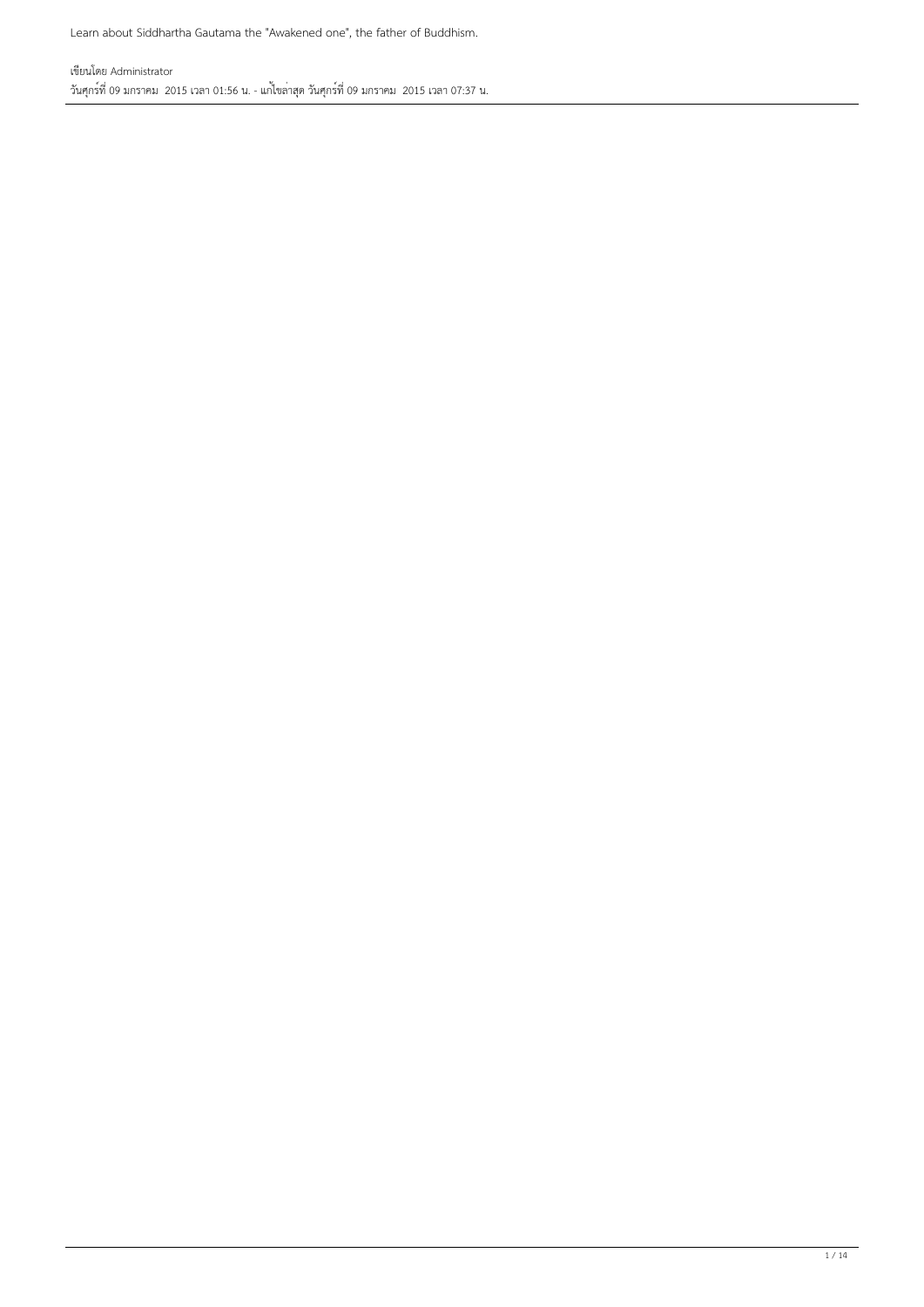#### เขียนโดย Administrator วันศุกร์ที่ 09 มกราคม 2015 เวลา 01:56 น. - แก้ไขล่าสุด วันศุกร์ที่ 09 มกราคม 2015 เวลา 07:37 น.

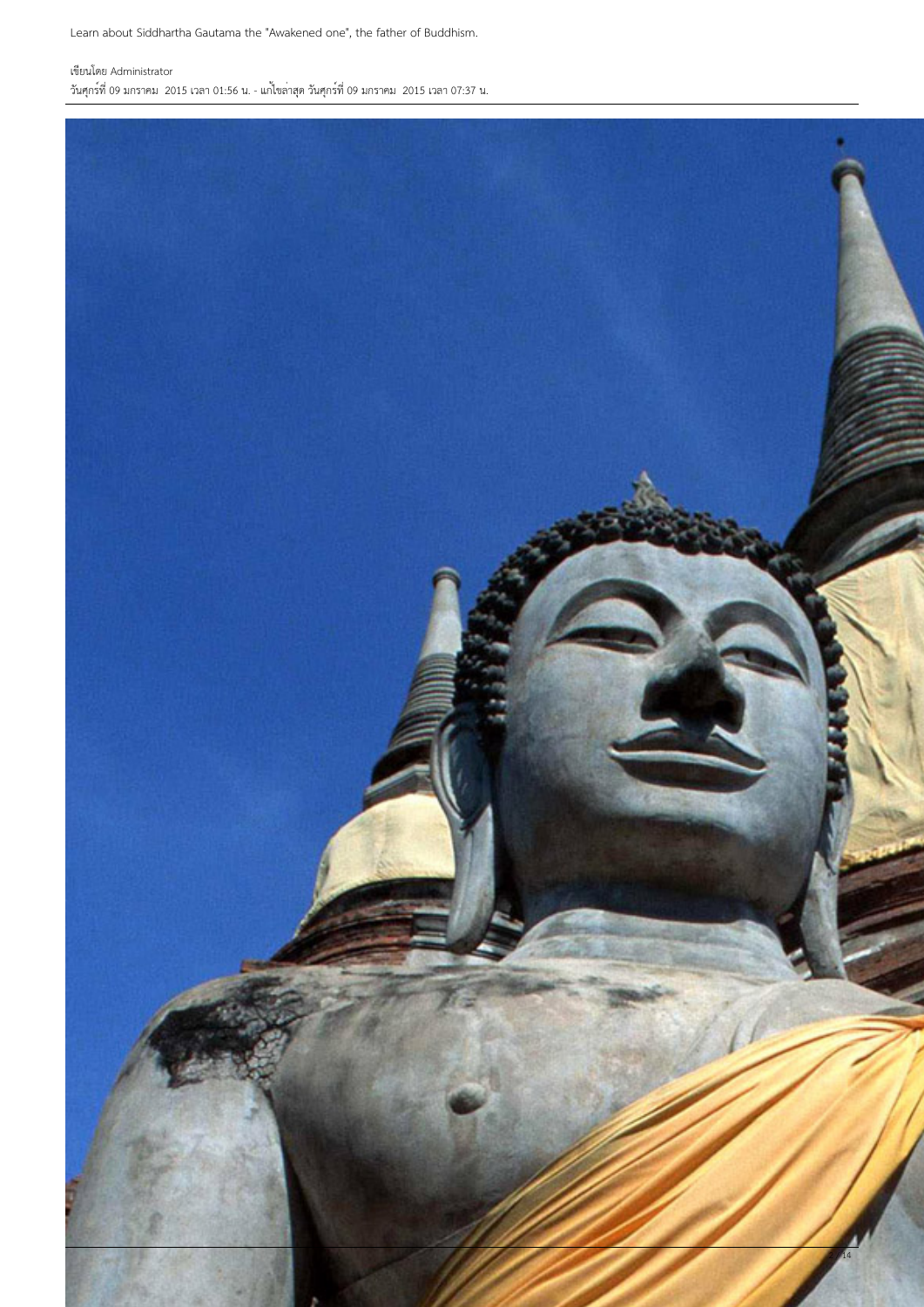Gautama Buddha, Known for Founder of Buddhism

Gautama Buddha, also known as SiddhLrtha Gautama, Shakyamuni, or simply the Buddha, was a sage on whose teachings Buddhism was founded. He is believed to have lived and taught mostly in eastern India sometime between the sixth and fourth centuries BCE.

The word Buddha means "awakened one" or "the enlightened one". "Buddha" is also used as a title for the first awakened being in an era. In most Buddhist traditions, Siddhartha Gautama is regarded as the Supreme Buddha of our age. Gautama taught a Middle Way between sensual indulgence and the severe asceticism found in the Sramana (renunciation) movement common in his region. He later taught throughout regions of eastern India such as Magadha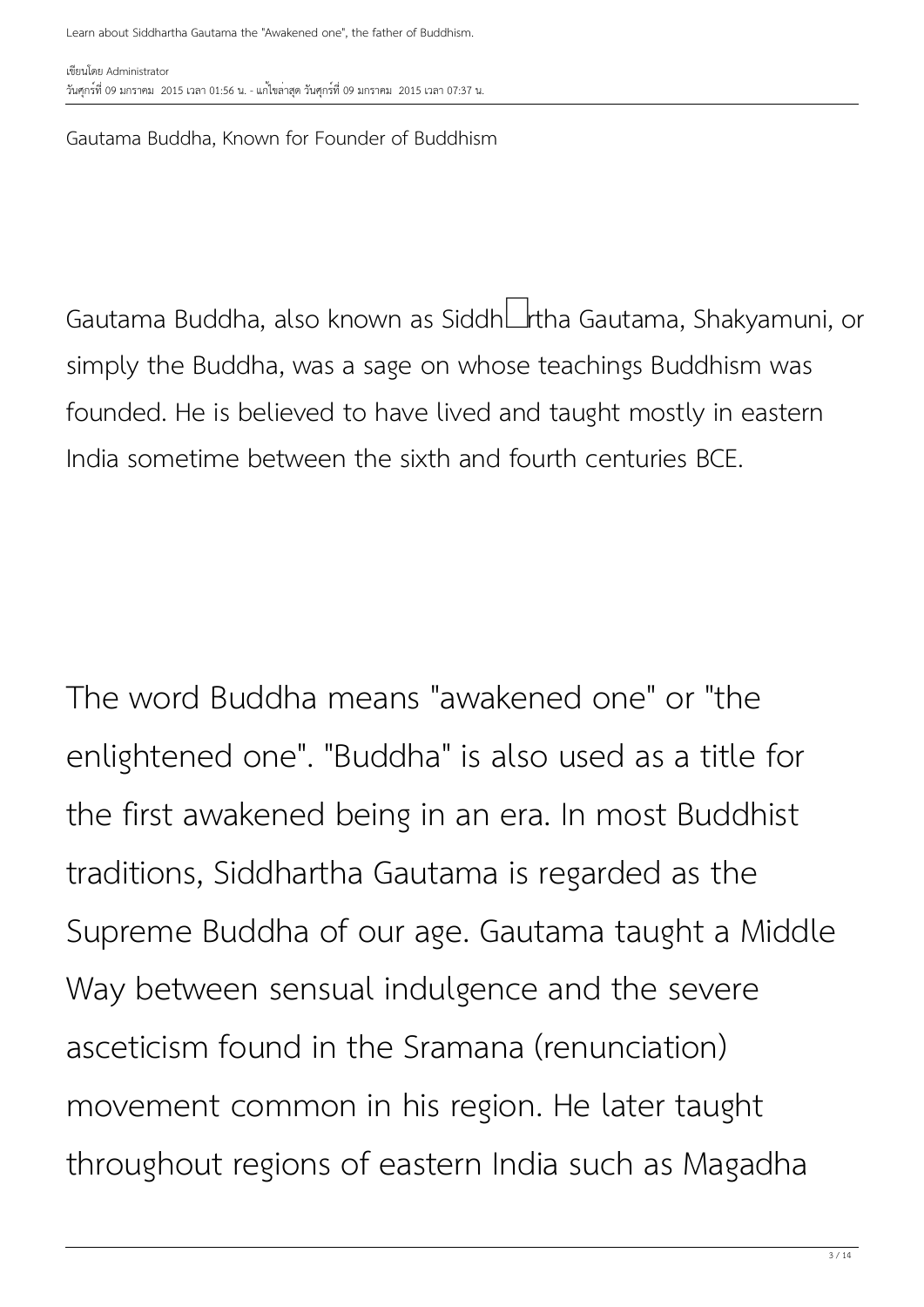เขียนโดย Administrator วันศุกร์ที่ 09 มกราคม 2015 เวลา 01:56 น. - แก้ไขล่าสุด วันศุกร์ที่ 09 มกราคม 2015 เวลา 07:37 น.

### and Kolala.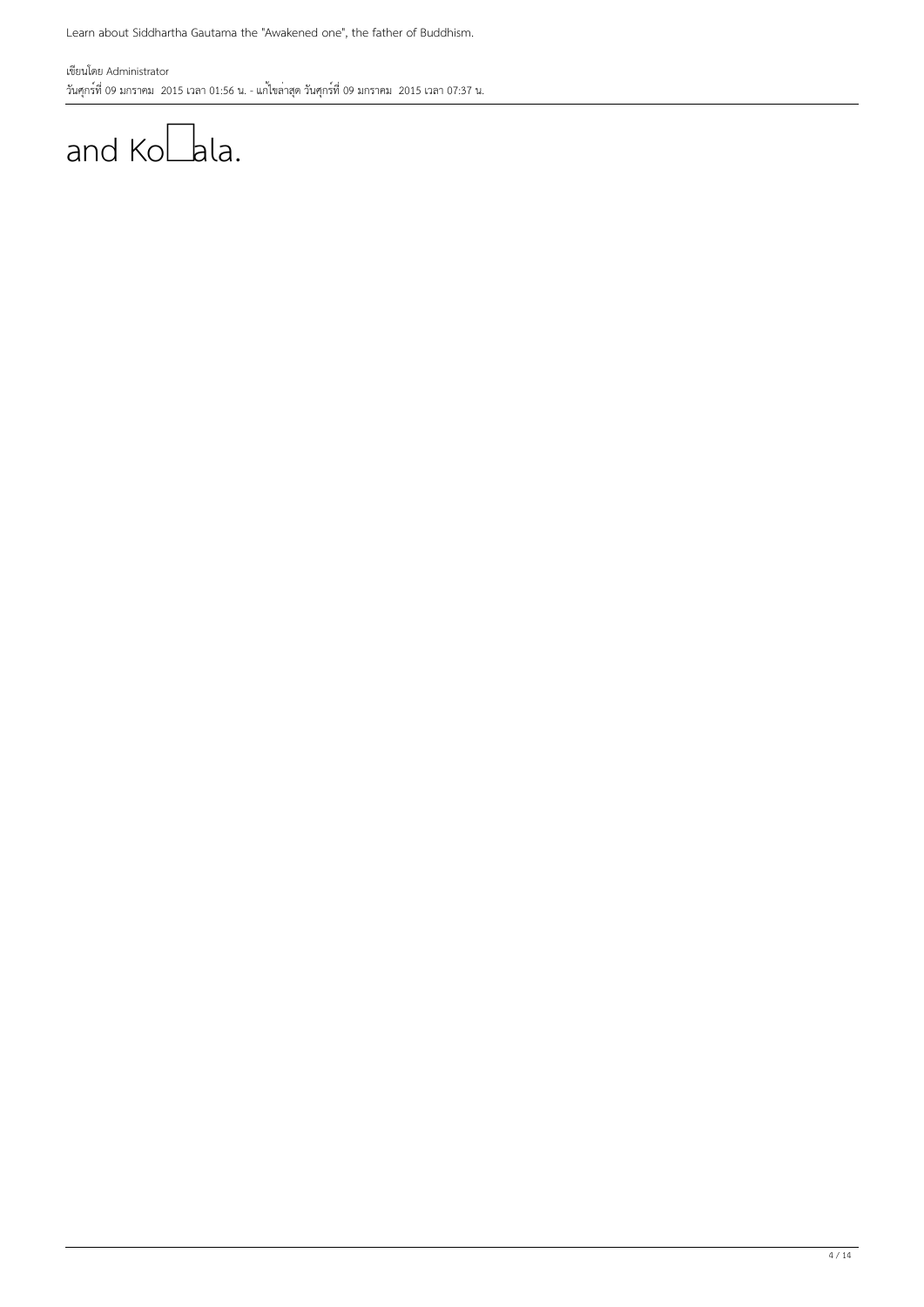เขียนโดย Administrator วันศุกร์ที่ 09 มกราคม 2015 เวลา 01:56 น. - แก้ไขล่าสุด วันศุกร์ที่ 09 มกราคม 2015 เวลา 07:37 น.

### ตอนที่ 1

### Lord Buddha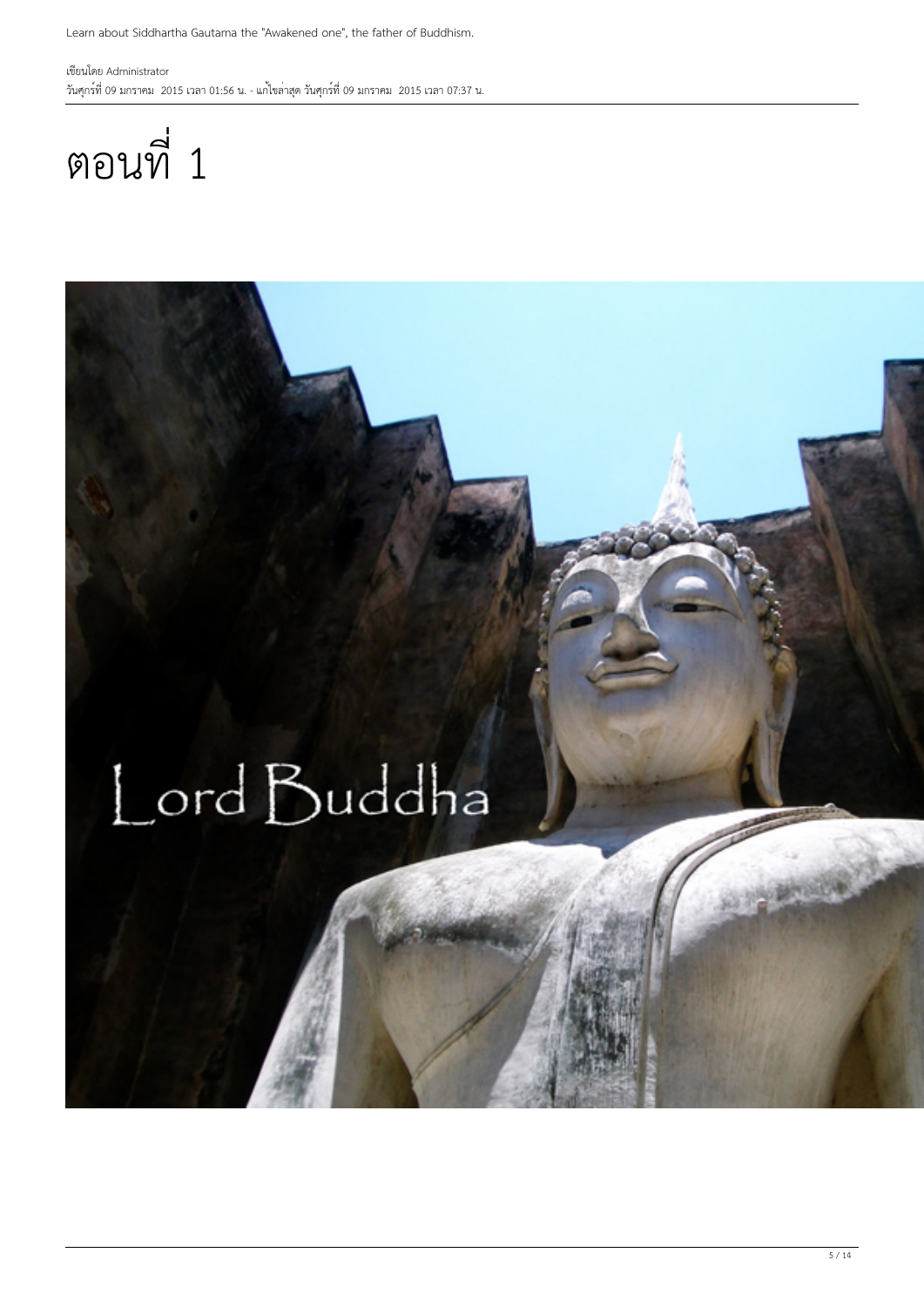เขียนโดย Administrator วันศุกร์ที่ 09 มกราคม 2015 เวลา 01:56 น. - แก้ไขล่าสุด วันศุกร์ที่ 09 มกราคม 2015 เวลา 07:37 น.

### ตอนที่ 2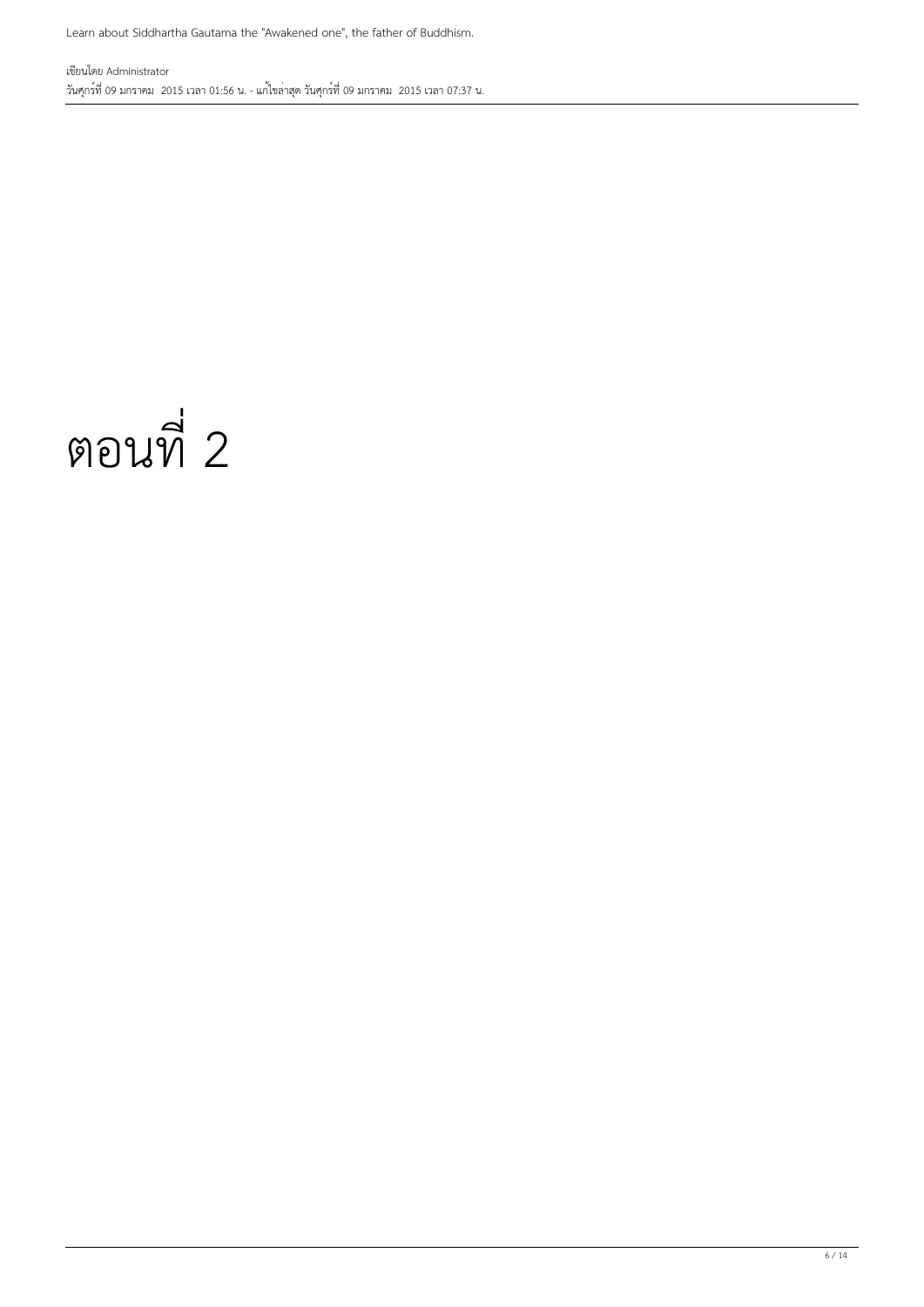#### เขียนโดย Administrator

วันศุกร์ที่ 09 มกราคม 2015 เวลา 01:56 น. - แก้ไขล่าสุด วันศุกร์ที่ 09 มกราคม 2015 เวลา 07:37 น.

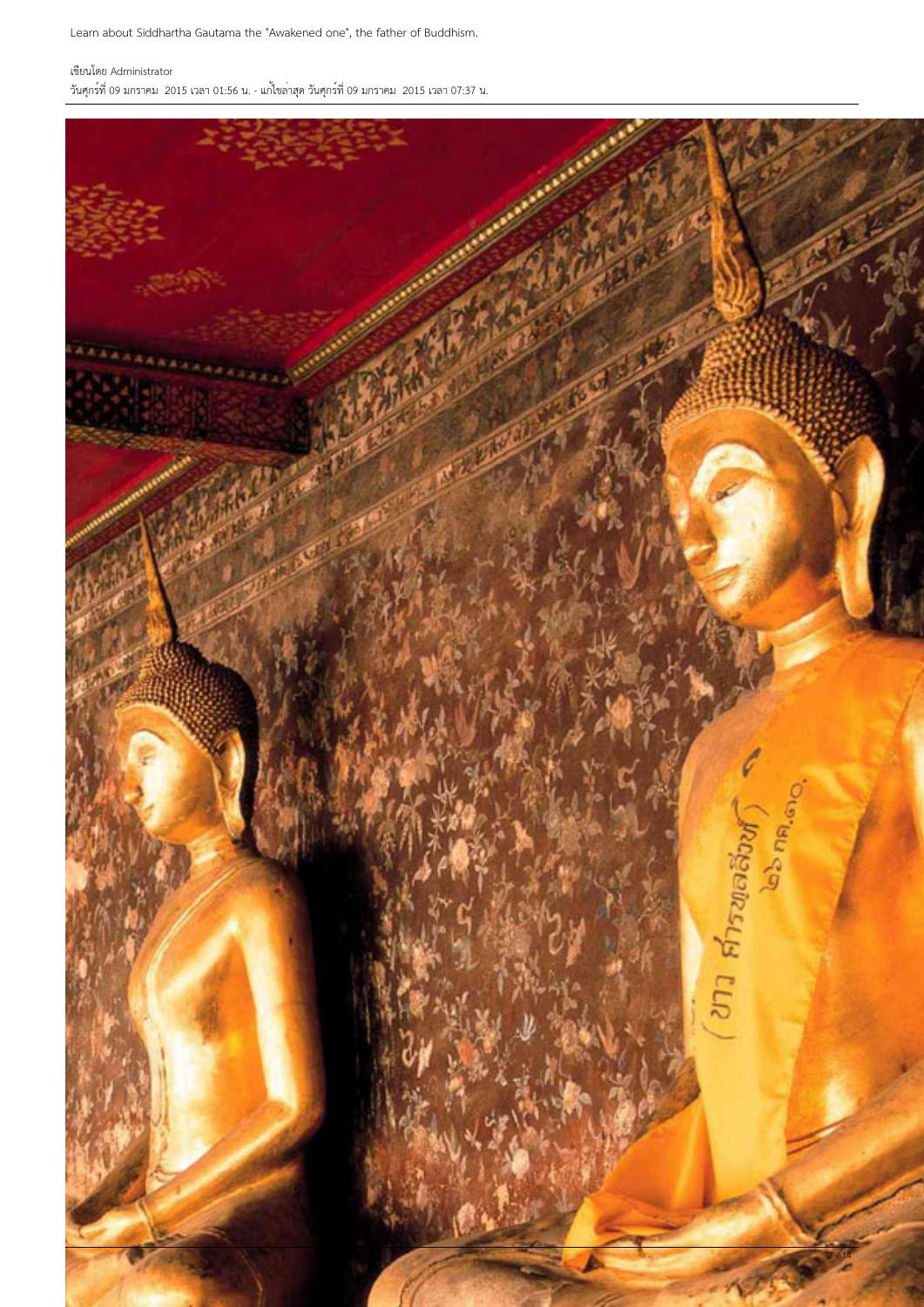## Gautama Buddha, Known for Founder of Buddhism

### ตอนที่ 3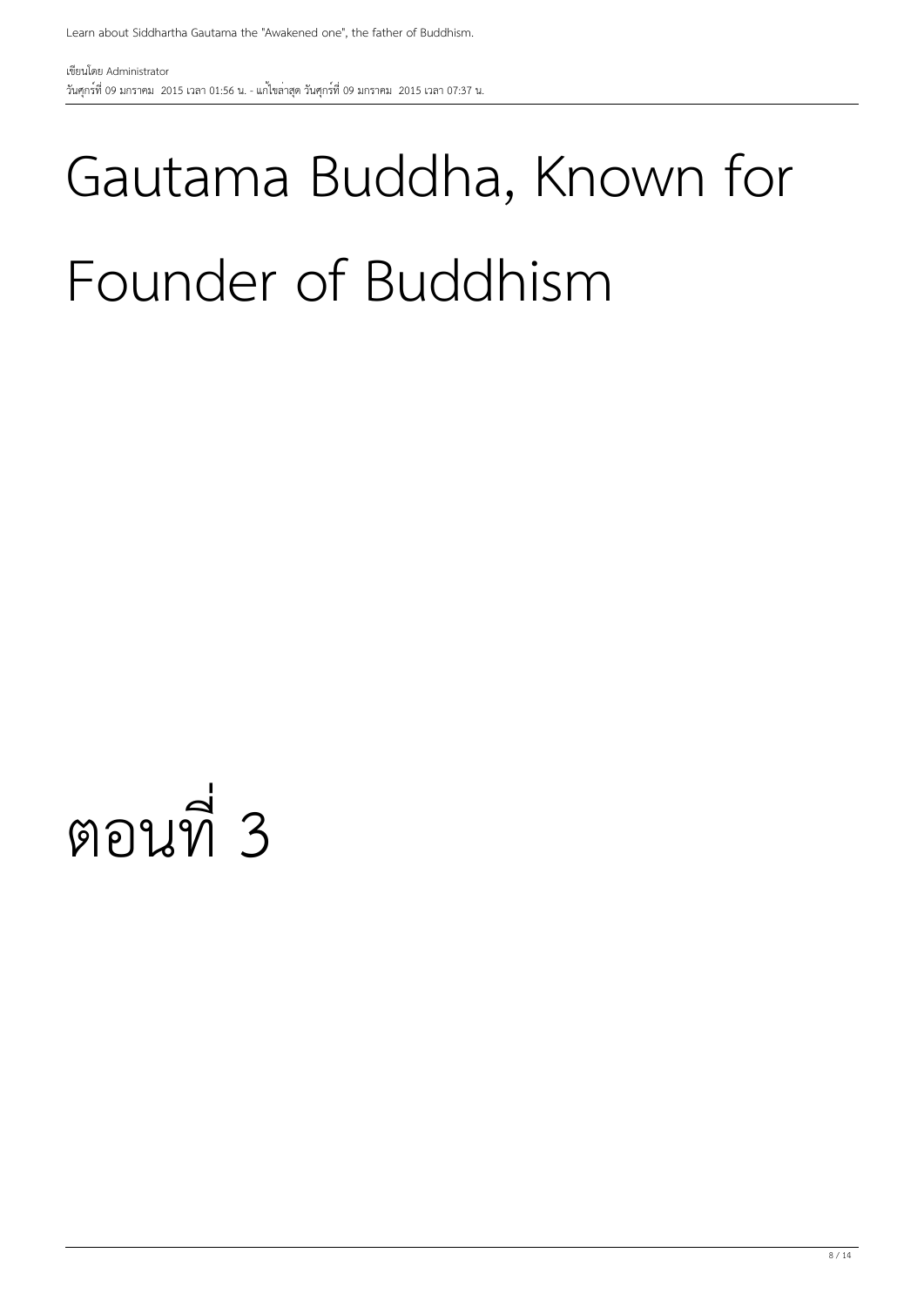Siddhartha Gautama, founder of Buddhism and Supreme Buddha of our era, taught that all suffering derives from some sort of desire, whether it be your own or that of those around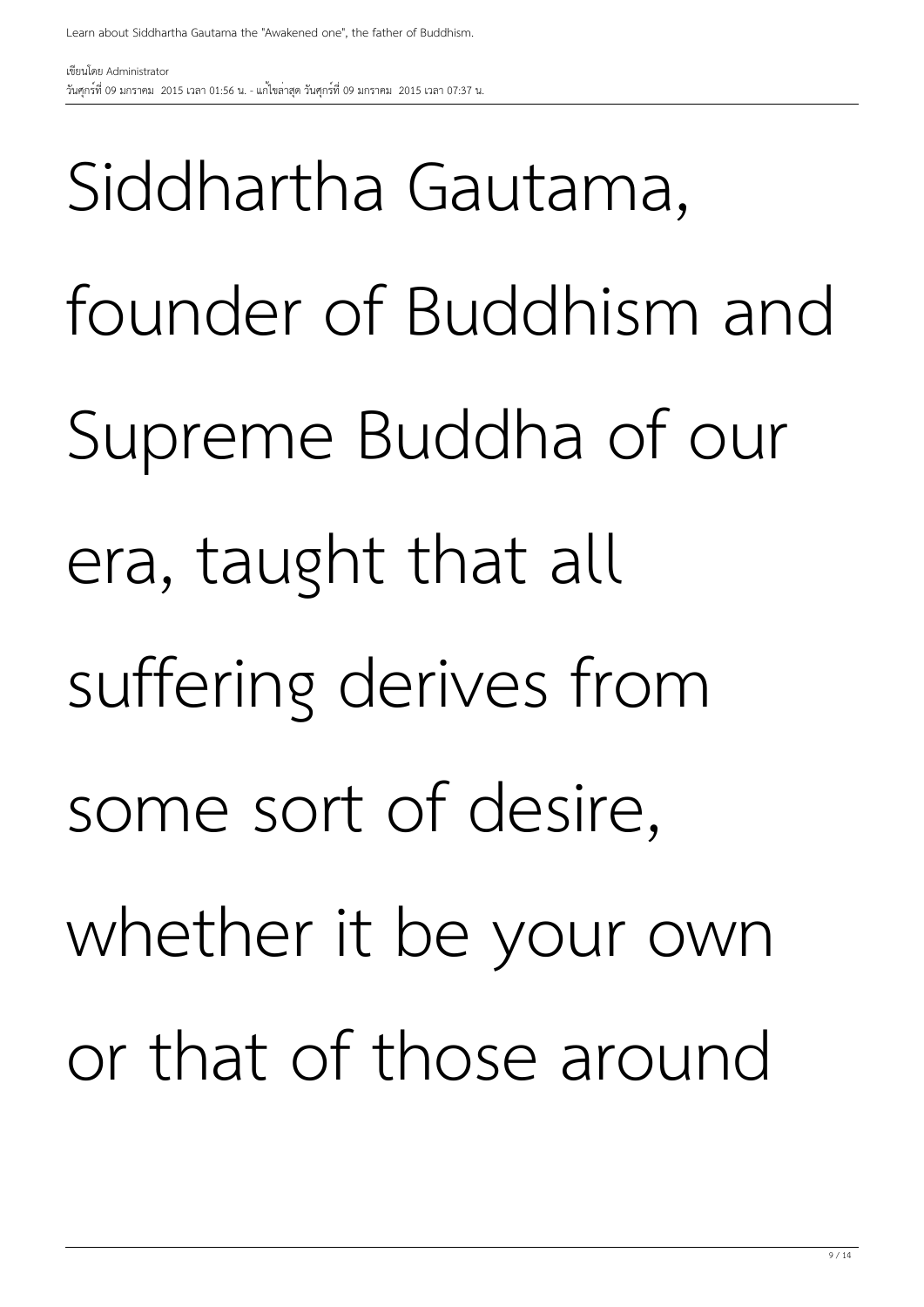you. Think about that. How true is that statement? Very true, indeed. How many times has someone wanted a new car or to win the lottery and this doesn't happen? They are sad.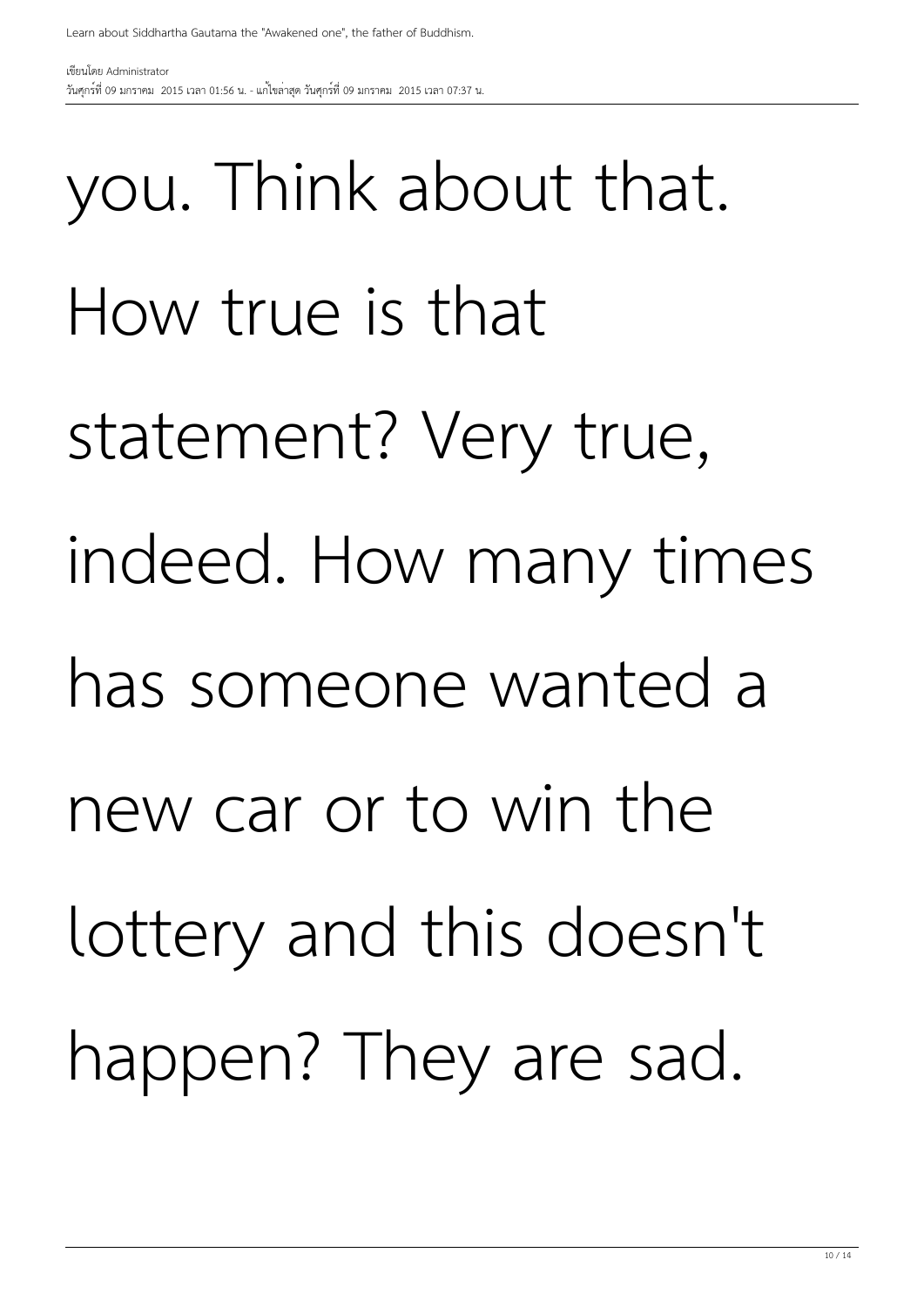What if someone does get the car or wins the lottery? They'll get sick of them, want more of what's out there and inevitably suffer more. For years philosophers and social scientists have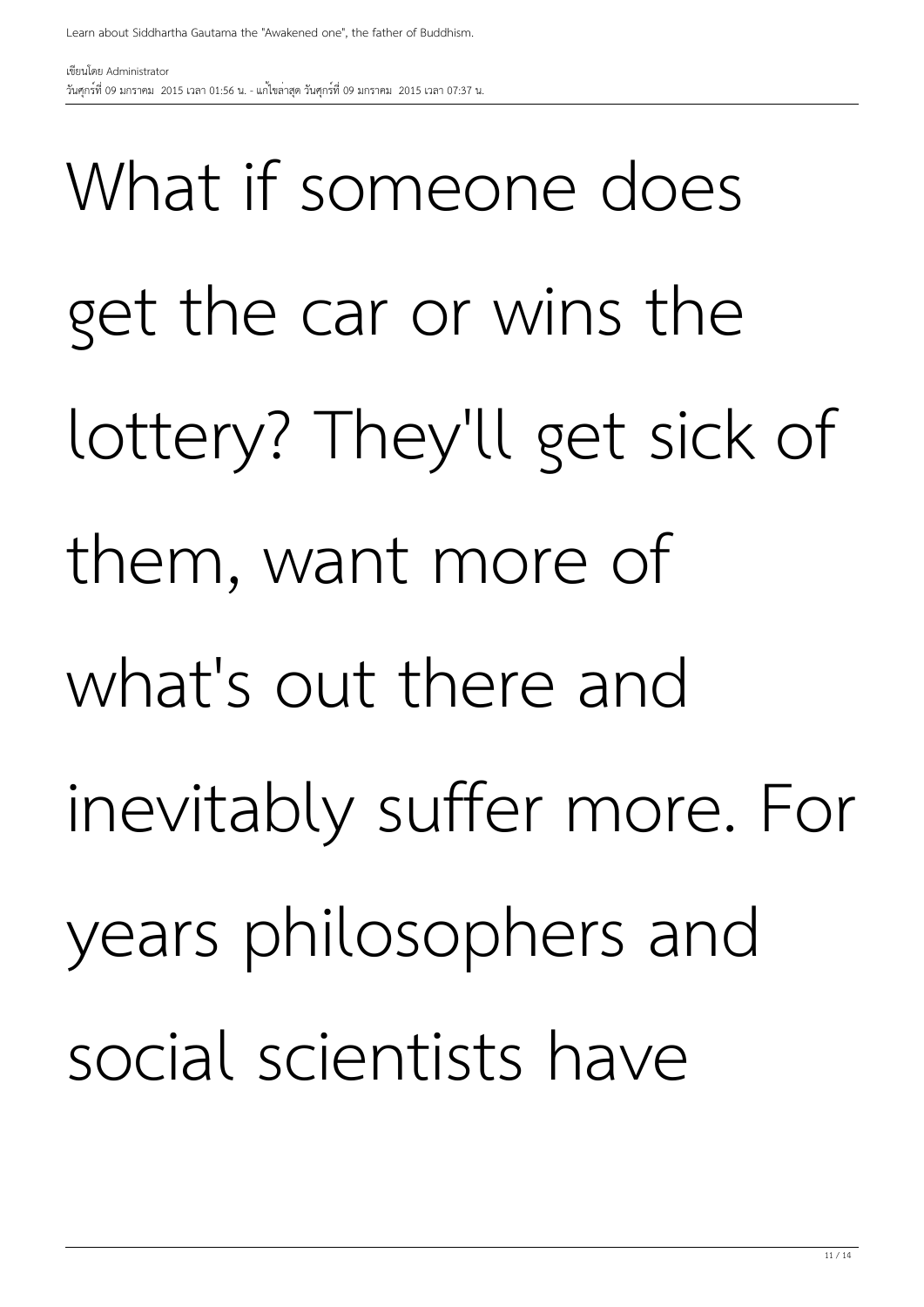pondered how to achieve world peace, and all the while a Nepali prince named Siddhartha Gautama had discovered the solution nearly 2,600 years ago.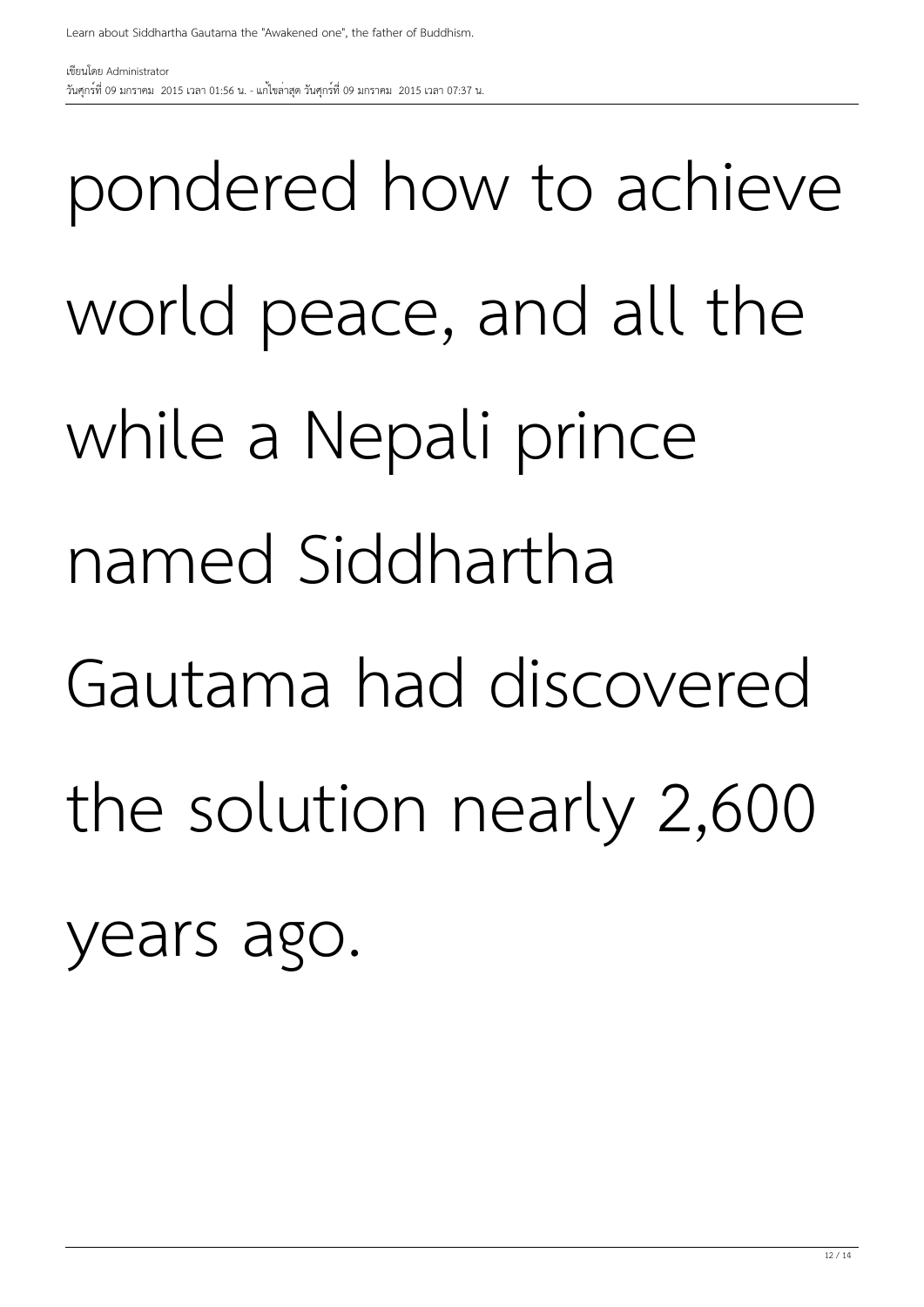เขียนโดย Administrator วันศุกร์ที่ 09 มกราคม 2015 เวลา 01:56 น. - แก้ไขล่าสุด วันศุกร์ที่ 09 มกราคม 2015 เวลา 07:37 น.

# ตอนที่ 4 (จบ)